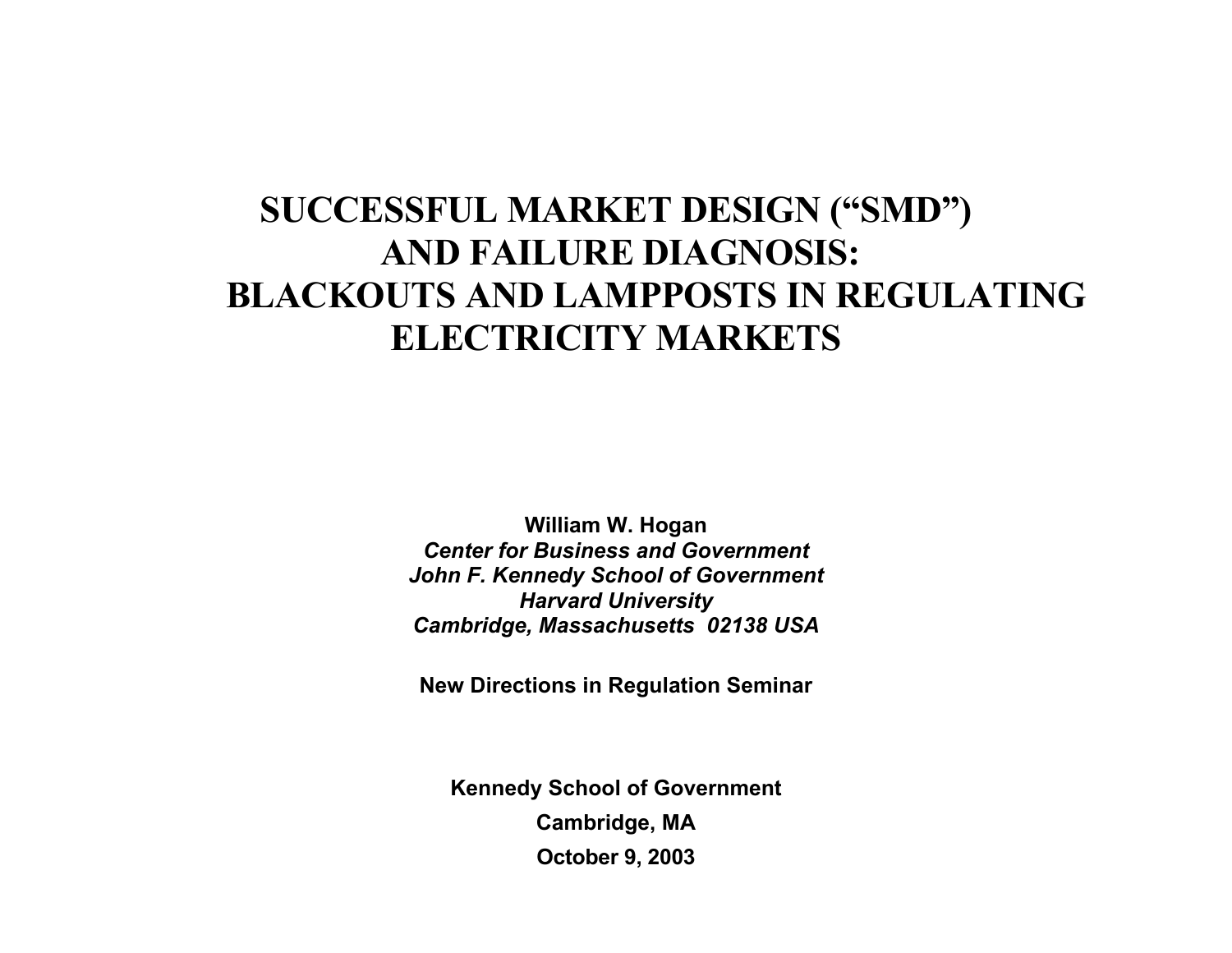**ELECTRICITY MARKET Electricity Restructuring** 

### **The Northeast Blackout of 2003 connects with an unresolved debate at the core of electricity restructuring.**

 "To take the strain off Cinergy's lines, the Midwest I.S.O. turned to another power company, Allegheny Energy, asking it to help by adjusting the electricity it was pumping out. But at 2:24 p.m., an Allegheny

controller told the I.S.O. that the company's marketing staff wanted to do the opposite of what the I.S.O. was asking, so they could make money selling more power." (Eric Lipton, Richard Perez-Pena and Matthew L. Wald , "Overseers Missed Big Picture as Failures Led to Blackout," New York Times, September 13, 2003, Page 1.)

"As Governor, I will: …Create a working wholesale power market based on the lessons learned from other states and the FERC standard market design. " (Governor-Elect Arnold Schwarzenegger's Campaign Web Page.)

"As conferees on the energy bill race to complete action on the legislation, they will be faced with a proposal from the Senate to

prohibit the Federal Energy Regulatory Commission (FERC) from



implementing its July 2002 Standard Market Design rulemaking proposal (SMD)." (Elizabeth Anne Moler, "Unintended Consequences of Delaying FERC's Standard Market Design, " Exelon Corporation, September 24, 2003.)

"The Italian government announced plans for a rapid and radical overhaul of its electricity sector after a weekend blackout left most of the country without power for many hours." ("Italy Plans Swift Overhaul of Electricity Sector," The Wall Street Journal On Line, September 23, 2003.)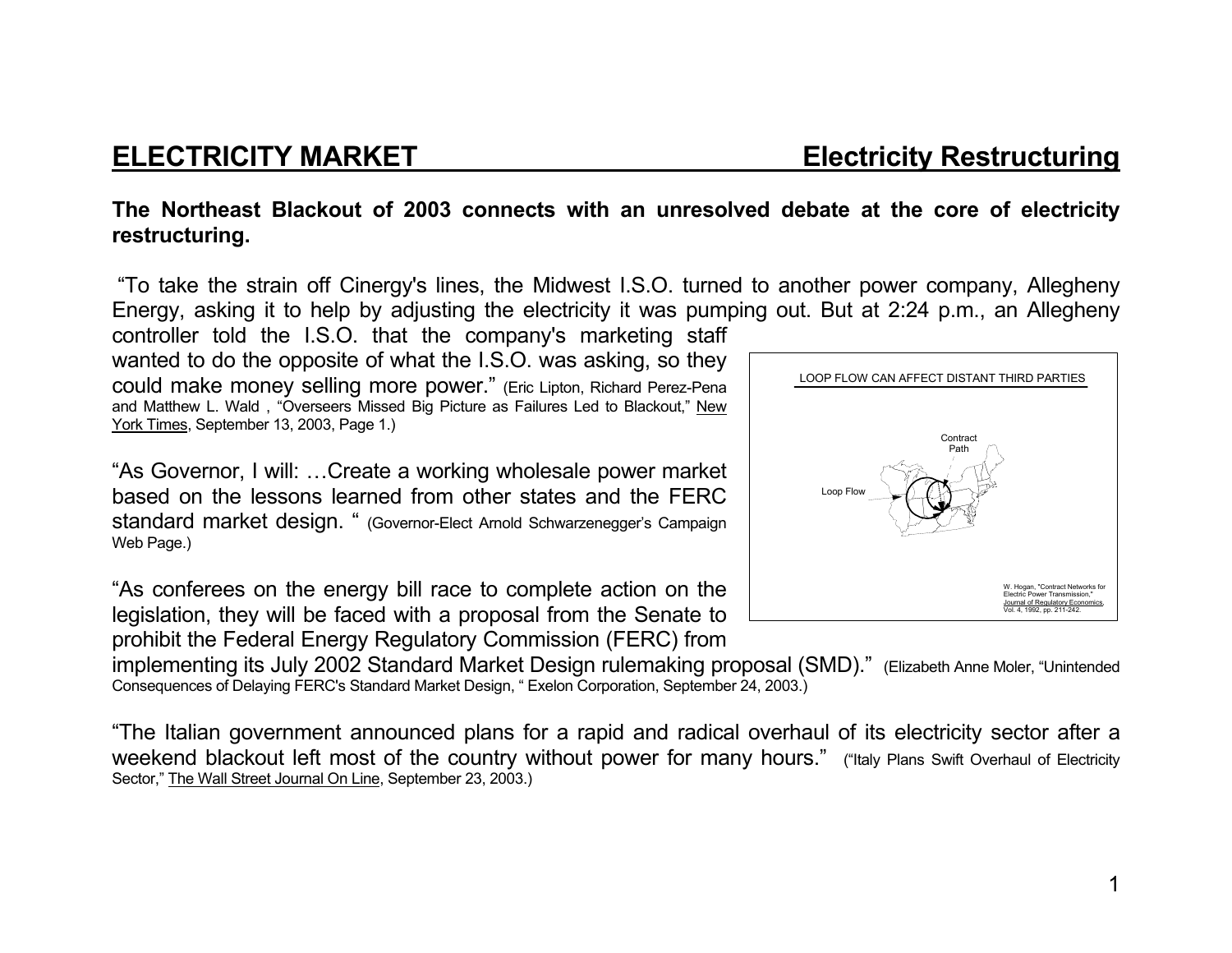**The public policy debate over reshaping the electricity industry confronts major challenges in balancing public interests and reliance on markets.** 

**Enron memos and the California Meltdown.**'Ricocheting' off the 'Death Star'. The smoking gun or collateral damage?

"The Enron memos reveal one an important fact about the behavior of electricity suppliers that was strongly disputed by many observers of competitive electricity markets but is a maintained assumption for economists studying these markets. That is, sellers intend to make as much money as possible and will use all available strategies to achieve this goal." (Frank A. Wolak, Statement before the Senate Committee on Commerce, Science and Transportation, Washington D.C., May 15, 2002. p. 3.)

# **Imperfect Regulation vs. Imperfect Markets.**



- $\triangleright$  Wholesale electricity markets require special institutions
- $\triangleright$  Good markets are made, they don't just happen.

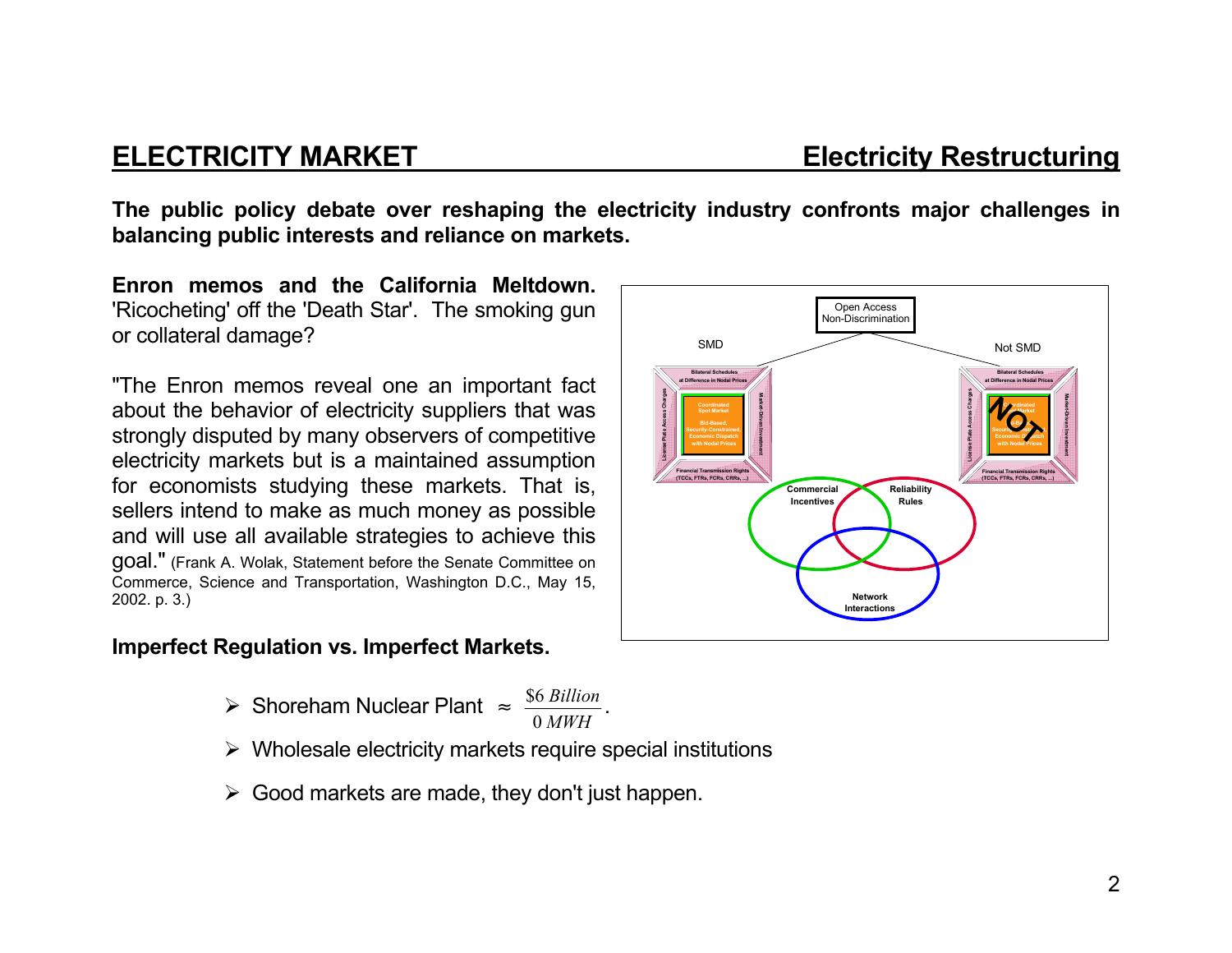**The failures of electricity restructuring have ranged from the embarrassing to the negligent. Public officials and market participants are at a crossroads. But the road to take depends on the diagnosis of the failures and the identification of the needed corrections.** 

- **Go Back.** Can markets work well in the case of electricity? If not, then the old model of monopoly and regulation may be the best choice. But has too much happened since EPAct of 1992? It would be both difficult and expensive to go back, and the delay would create even more crises.
- **Stand Still.** Can we simply stay where we are and fix a few leaks, letting the regulators go home early? The rules are in turmoil and market institutions are fragile. The ostrich strategy is an invitation to continued surprises, and this should be no surprise.
- • **Go Forward.** Can we go forward, put good markets in place, and treat the costs of the mistakes as the sunk costs of an expensive education? This requires leadership by the regulators, in Washington and in the states. We know what we must do:
	- $\triangleright$  Regional Transmission Organizations.
	- $\triangleright$  Standard Market Design.
	- $\triangleright$  Significant Demand Participation.
	- $\triangleright$  Market Power Mitigation.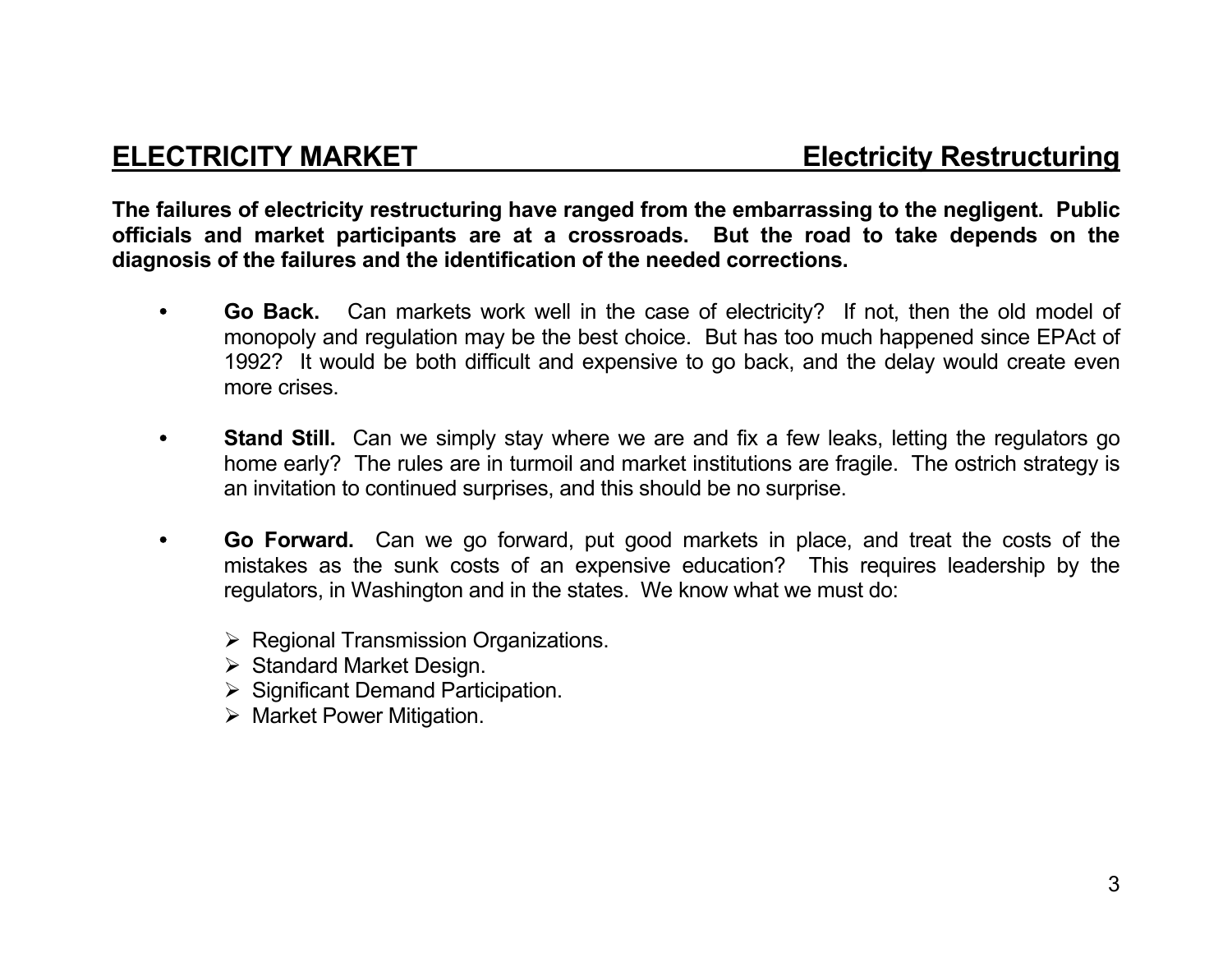### 4

**The evolution of electricity restructuring contains a thread of issues related to counterintuitive market design requirements requiring coordination for competition.** 

- • **PURPA, 1978.** The rise of the new generators.
- • **Markets for Power, 1983.** Joskow and Schmalensee.

"The practice of ignoring the critical functions played by the transmission system in many discussions of deregulation almost certainly leads to incorrect conclusions about the optimal structure of an electric power system."<sup>1</sup>

- • **Schweppe et al., 1988.** Spot Pricing of Electricity, Kluwer. Using prices to direct the dispatch.
- • **Hogan, 1992.** "Contract Networks for Electric Power Transmission," JRE. Spot market pricing and financial transmission rights.



**EPAct, 1992.** The 'camel's nose' of wholesale competition.

## **ELECTRICITY MARKET Electricity Restructuring**

<sup>&</sup>lt;sup>1</sup> Paul L. Joskow and Richard Schmalensee, Markets for Power: An Analysis of Electric Utility Deregulation, MIT Press, 1983, p. 63.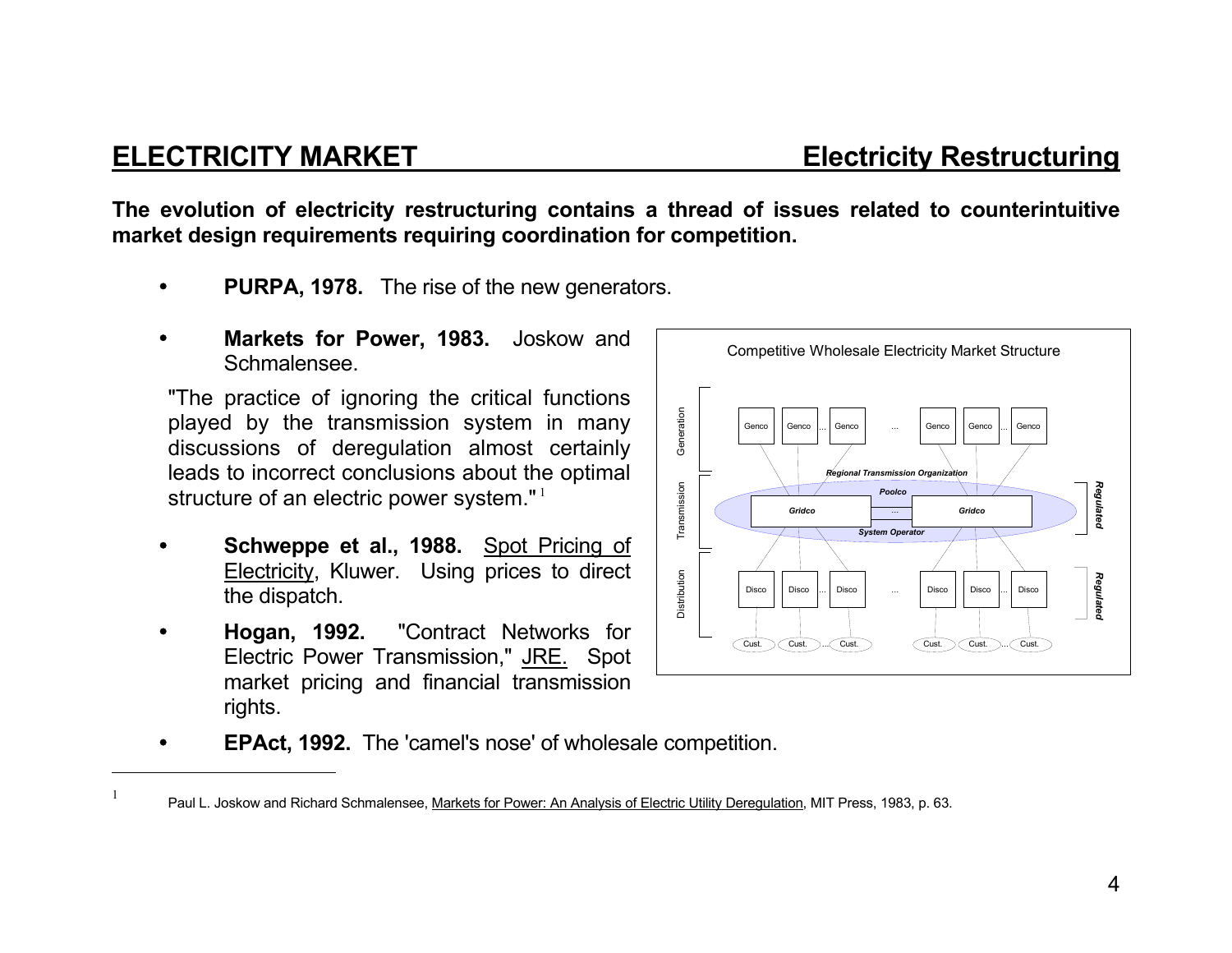# **ELECTRICITY MARKET Electricity Restructuring**

**The evolution of electricity restructuring thread ...** 

• **California Blue Book, 1994.** "An Efficient Bilateral Market Needs a Pool."<sup>2</sup>



• **California MOU, 1995.** Separation of Power Exchange (PX) and System Operator (CAISO)<sup>3</sup>

<sup>&</sup>lt;sup>2</sup> William W. Hogan, "An Efficient Bilateral Market Needs a Pool," testimony before California Public Utilities Commission, August 4, 1994.

<sup>3</sup> William W. Hogan, "A Wholesale Pool Spot Market Must Be Administered by the Independent System Operator: Avoiding the Separation Fallacy," Electricity Journal, December 1995, pp. 26-37.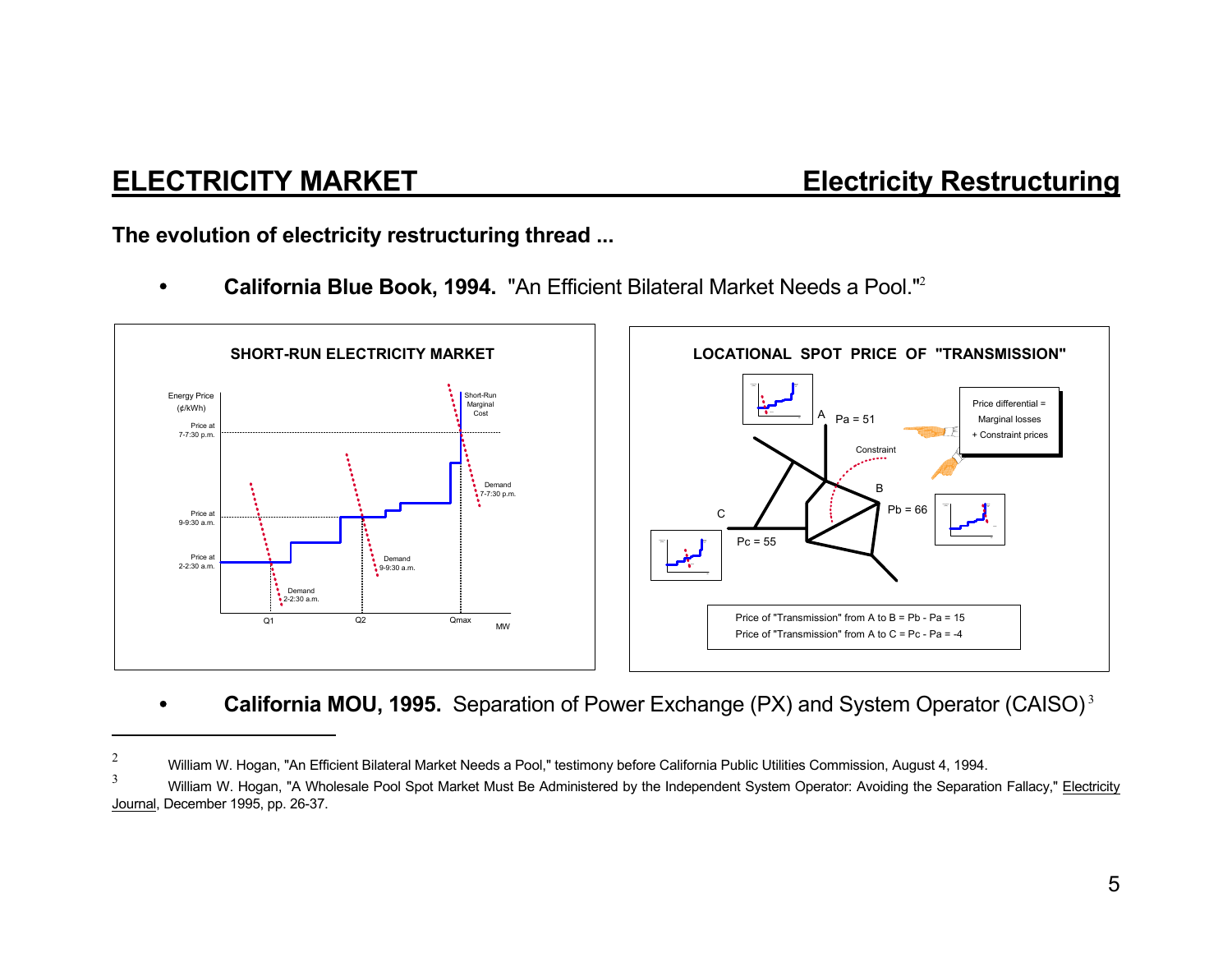**ELECTRICITY MARKET Electricity Restructuring** 

**The evolution of electricity restructuring thread ...** 

- • **Order 888, 1996.** Non-discrimination, Open Access to Transmission.
- • **Capacity Reservation Tariff (CRT), 1996.** A new model.

"The proposed capacity reservation open access transmission tariff, if adopted, would replace the open access transmission tariff required by the Commission ..."<sup>4</sup>

• **NERC Transmission Loading Relief (TLR), 1997.** The unscheduling system to complement Order 888.



<sup>4</sup> Federal Energy Regulatory Commission, "Capacity Reservation Open Access Transmission Tariffs," Notice of Proposed Rulemaking, RM96-11-000, Washington DC, April 24, 1996, p. 1.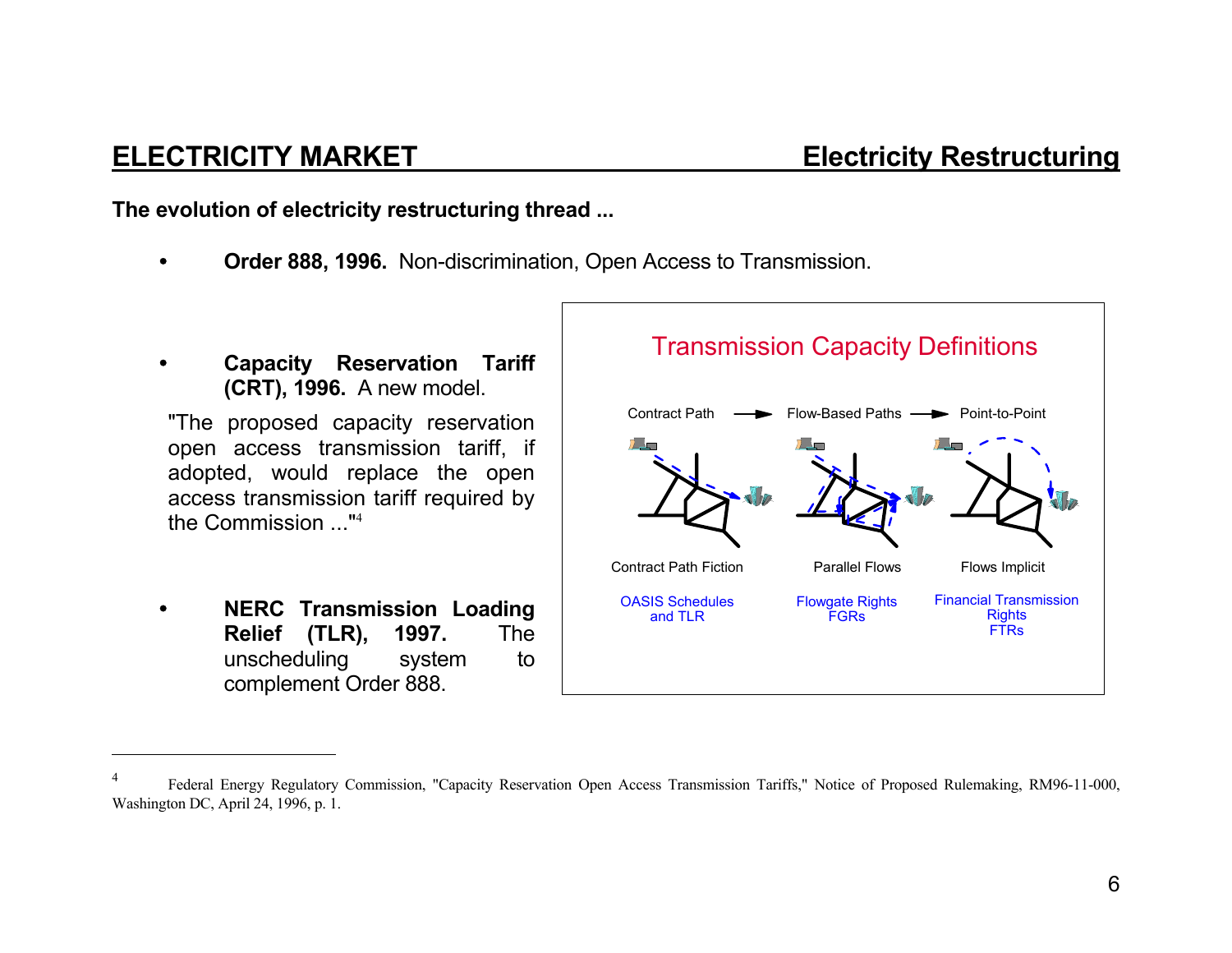**The evolution of electricity restructuring thread ...** 

• **PJM, 1997 & 1998.** Demonstration of the importance of congestion management.



• **Order 2000, 1999.** Regional Transmission Organizations, the 'Millennium Order.'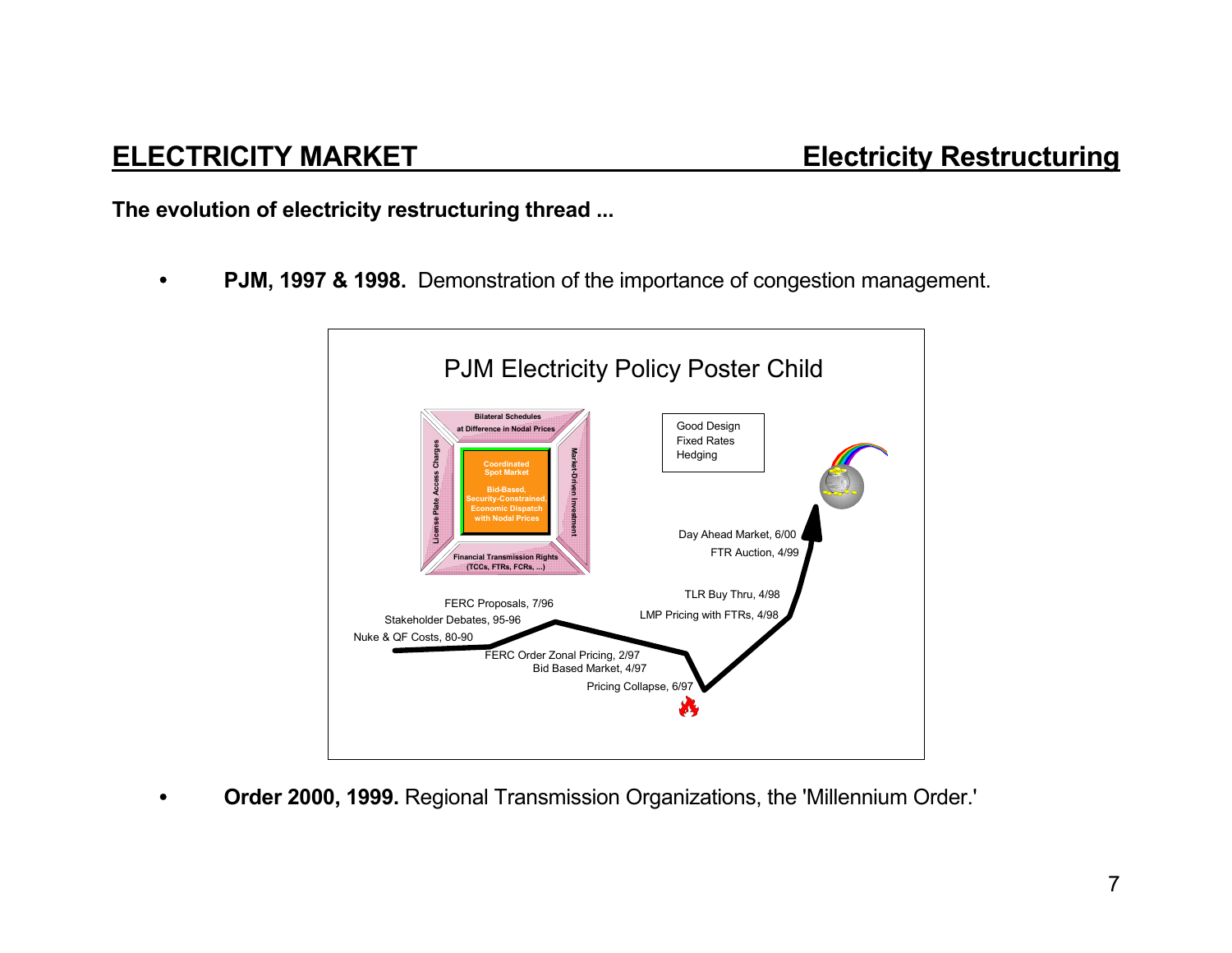**The evolution of electricity restructuring thread ...** 

• **California CMR, 1999.** Congestion Management Reform to Comprehensive Market Redesign.

"The problem facing the [California] ISO is that the existing congestion management approach is fundamentally flawed and needs to be overhauled or replaced."<sup>5</sup>

- • **California Meltdown, 2000.** Bad policy, bad luck, and bad news.
- • **Bankruptcy, 2001.** PG&E and Enron, bankruptcy bookends for the "annus horribilis."



• **Standard Market Design (SMD), 2002.** A good design is necessary, but not sufficient.

<sup>5</sup> Federal Energy Regulatory Commission, "Order Accepting for Filing in Part and Rejecting in Part Proposed Tariff Amendment and Directing Reevaluation of Approach to Addressing Intrazonal Congestion," Docket ER00-555-000, 90 FERC 61, 000, Washington DC, January 7, 2000, p. 9. See also Federal Energy Regulatory Commission, "Order Denying Requests for Clarifications and Rehearing," 91 FERC 61, 026, Docket ER00-555-001, Washington DC, April 12, 2000, p. 4.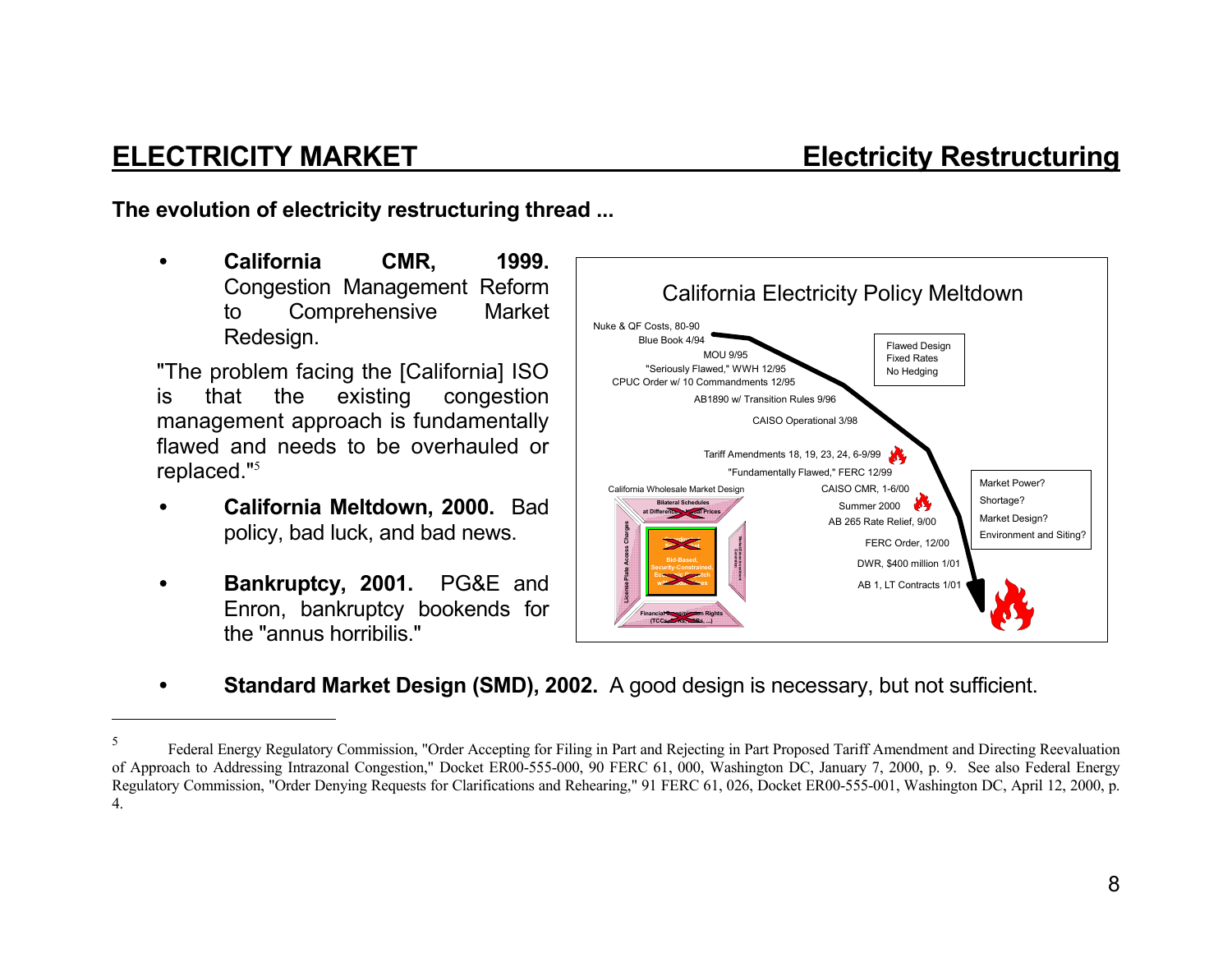**The evolution of electricity restructuring thread ...** 

- • **Regional Revolt Opposing SMD, 2003.** Changing paradigms and defending turf.
- • **Northeast Blackout, 2003.** An isolated incident with an engineering fix, or part of the continuing thread?

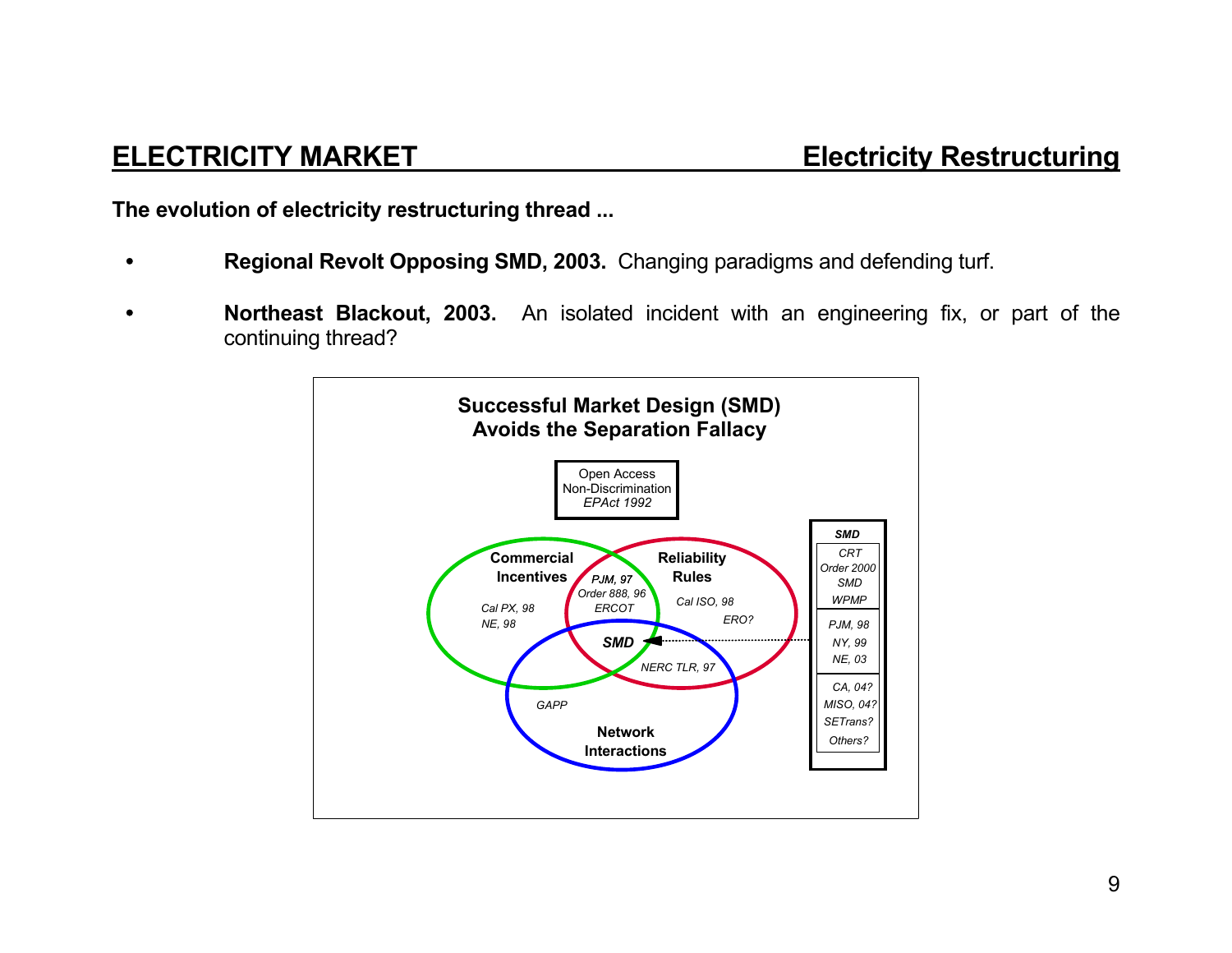## **ELECTRICITY MARKET MARKET MARKET RESIGN MARKET**

**There is an underlying premise in many market design proposals that the functions of the independent system operator (ISO, aka ITP) can be largely separated from the operation of a wholesale spot market. This is a mistake.**<sup>6</sup>

### **A False Goal**

**Minimize the role of the ISO:** In an attempt to have a small footprint for the ISO, there is a common argument that the ISO functions should be restricted to reliability and separated from the operation of the spot market. In practice, the lack of an efficient spot market and efficient pricing drives the ISO to intervene ever more, but without the tools of the market. The ISO ends up large and intrusive, and the market works badly or not at all.

### **Better to**

**Recognize the minimum requirements of an ISO:** There are certain functions that only the ISO can perform, and these should be done both efficiently and to support a competitive market. Done right, the result is healthy bilateral trading, liquidity, and ease of entry.

It is not good public policy to intentionally design the ISO functions to be inefficient. If we do so, we will succeed, and the ISO will not be able to provide the services that the market needs to handle the complexity of the electricity system. A well designed ISO, operating a spot market, providing price signals, and supporting transmission hedges, results in the smallest footprint possible.

W. Hogan, "A Wholesale Pool Spot Market Must Be Administered by the Independent System Operator: Avoiding the Separation Fallacy," The Electricity Journal, December 1995, pp. 26-37.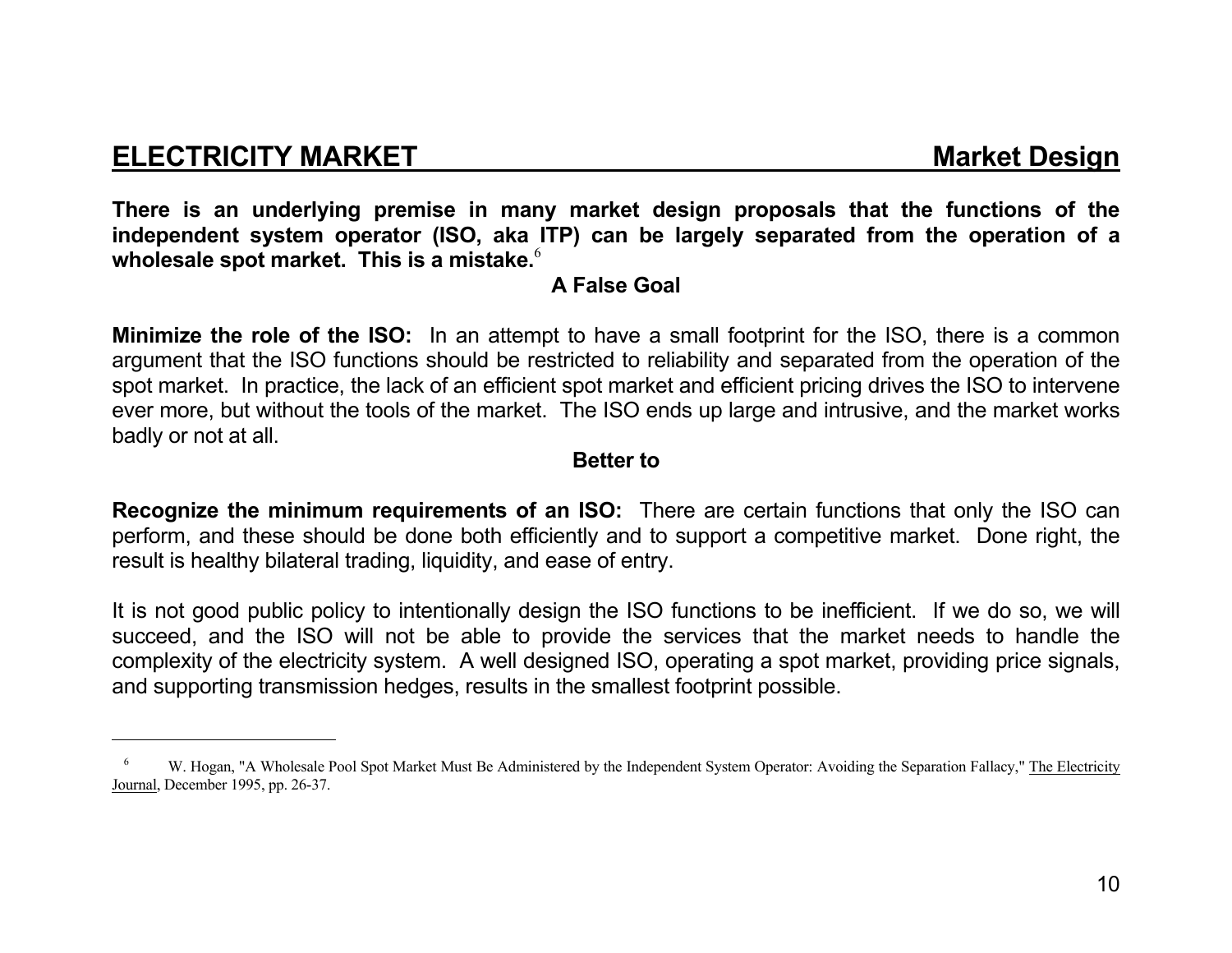# **ELECTRICITY MARKET**

**The Regional Transmission Organization (RTO) Millennium Order (Order 2000) Standard Market Design (SMD) Notice of Proposed Rulemaking (NOPR), provides a workable market framework that is working in places like New York, PJM in the Mid-Atlantic Region, and New England.** 



**Poolco…OPCO…ISO…IMO…Transco…RTO… ITP…WMP…: "A rose by any other name …"**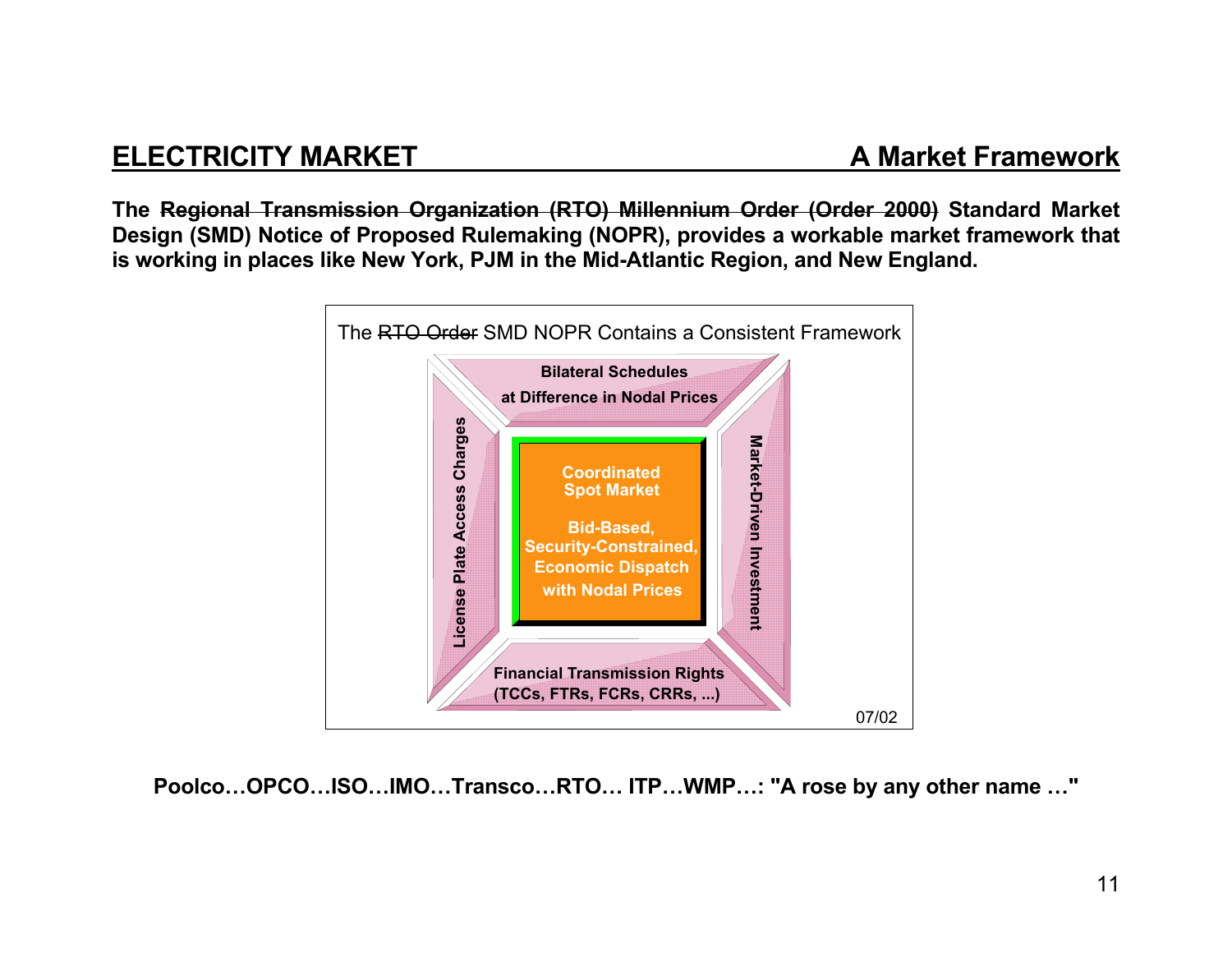**The FERC "Successful Market Design" (SMD) faces major political opposition. A recent focus is cost-benefit analysis. What are the costs and benefits of SMD cost-benefit analyses? As Greenleaf of CAISO asks: What is the counterfactual? If not SMD, then what?**

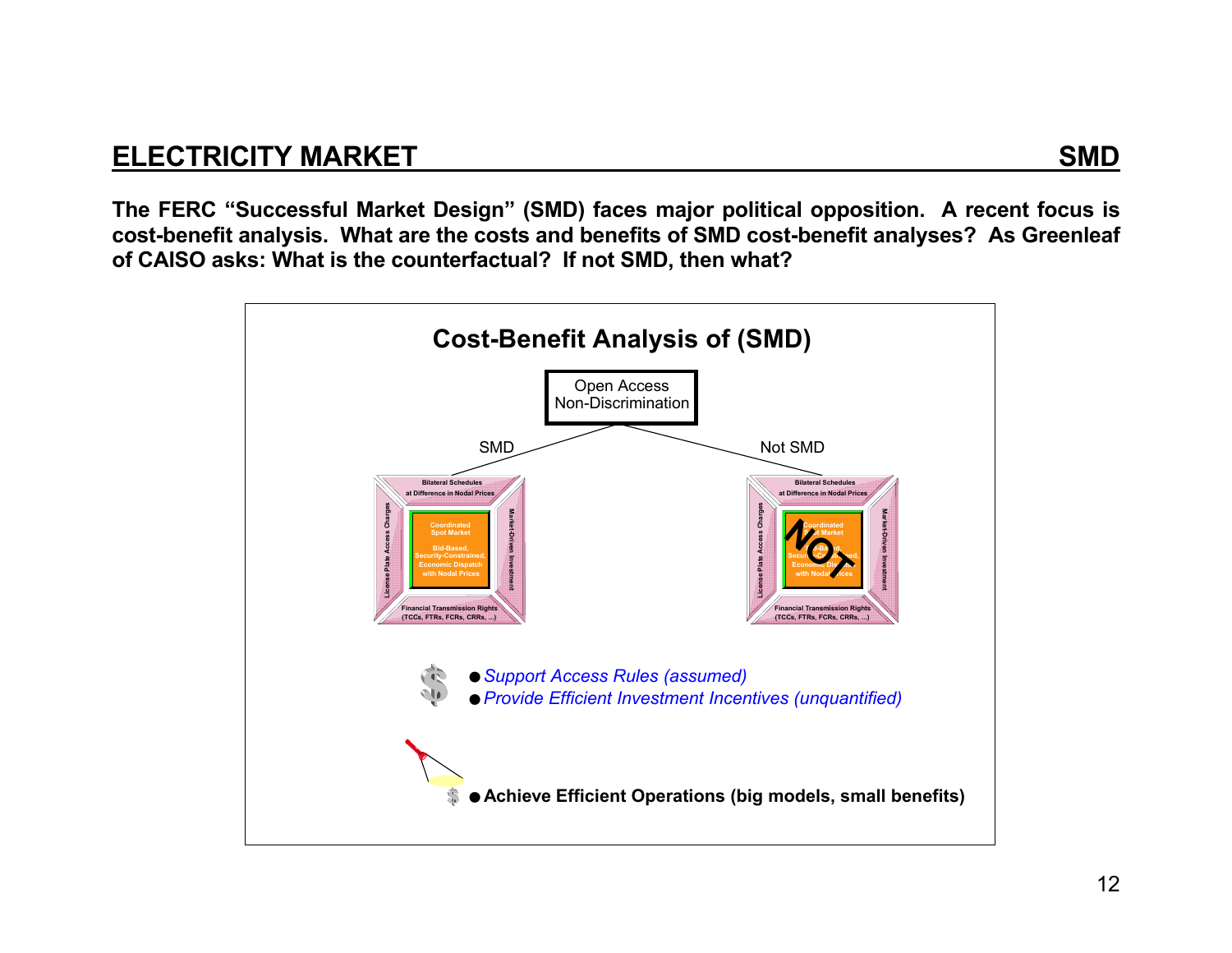**There is experience with and without the "Successful Market Design" (SMD). There is one way to get it right, and many ways to get it wrong. This produces different failure modes.**

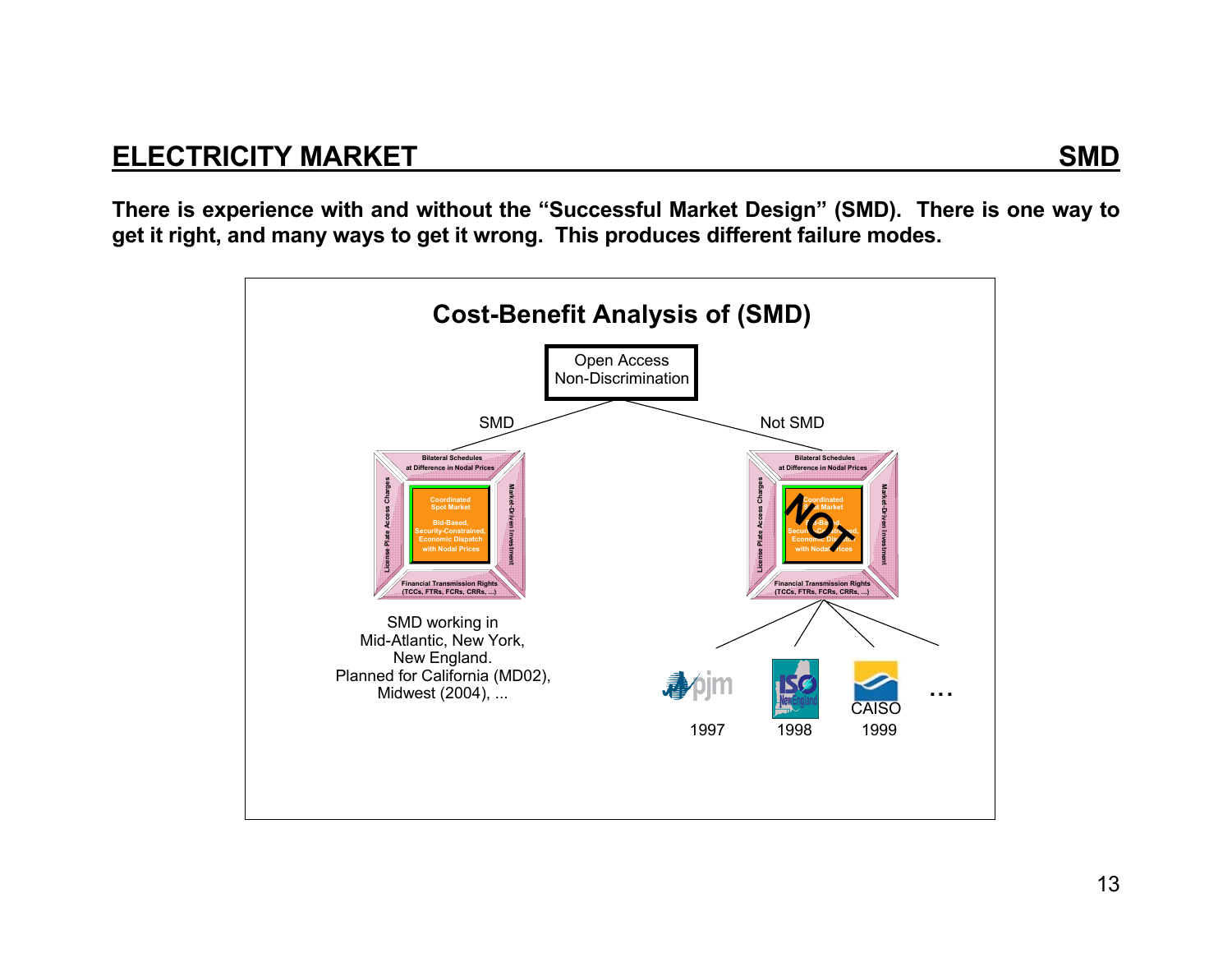**The first market design in PJM was not SMD, and failed abruptly.**

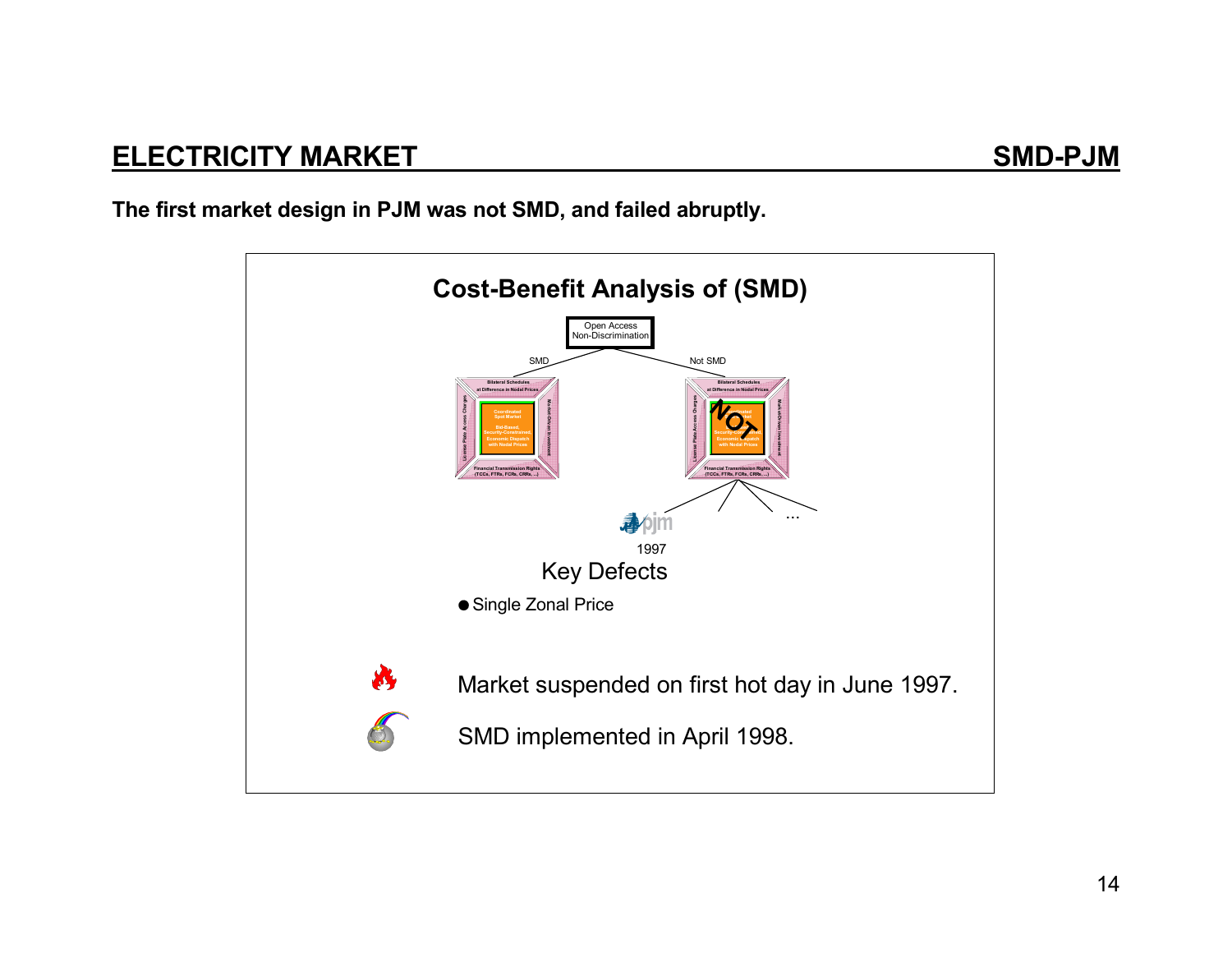**The first market design in New England rejected SMD, and failed more slowly.**

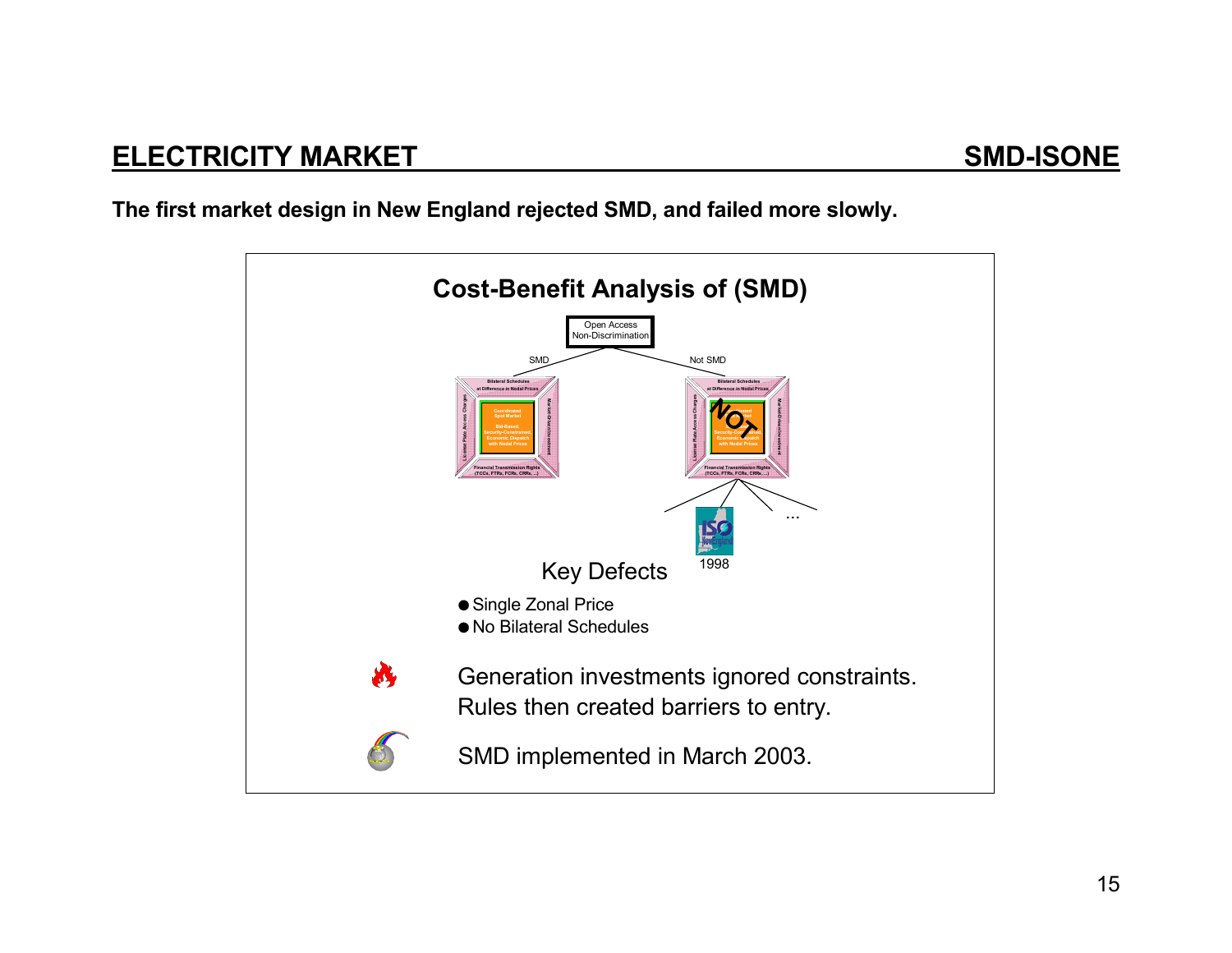**The first market design in California rejected SMD in many ways, and was already a failure before the price explosion.**

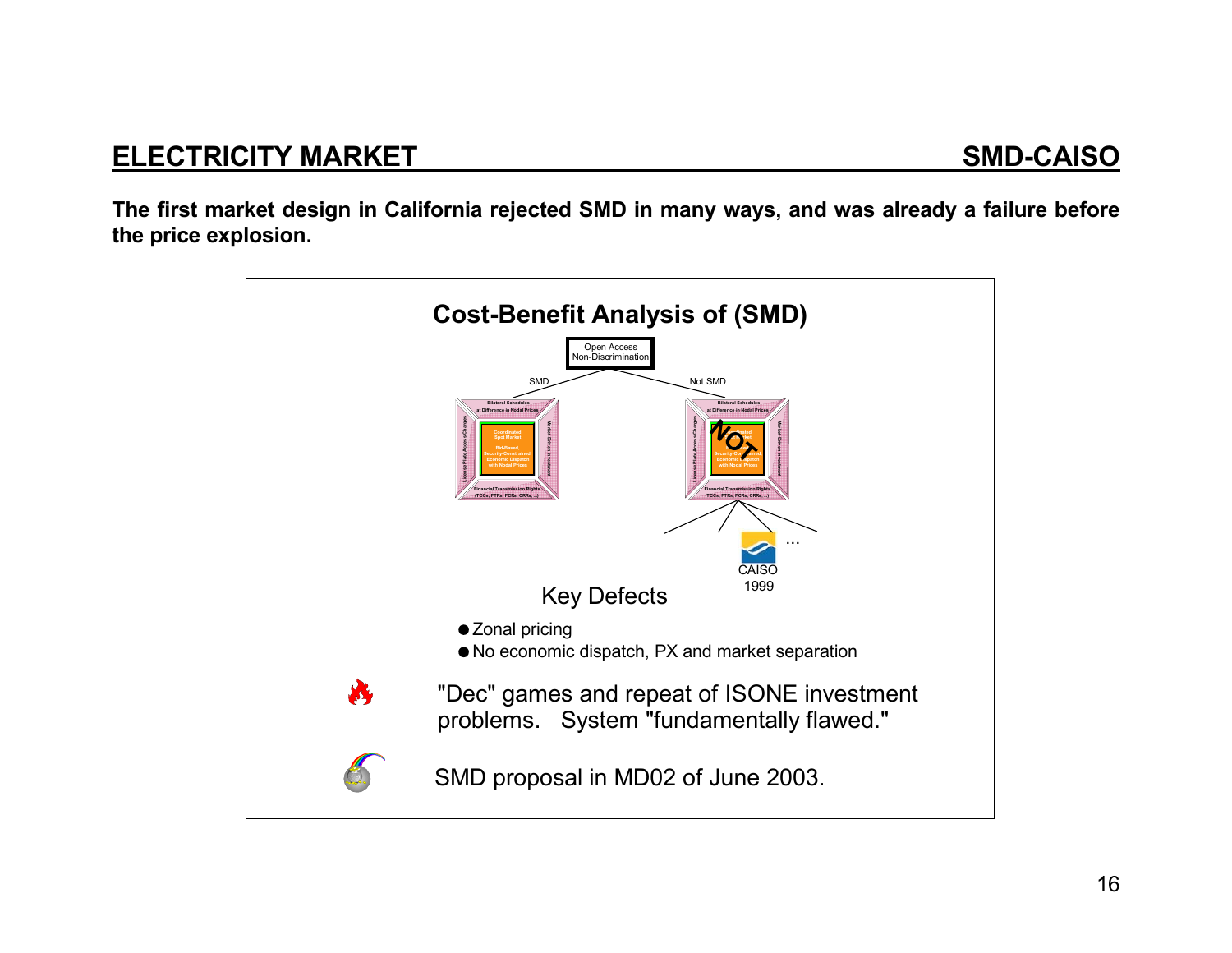# **ELECTRICITY MARKET SMD Cost-Benefit**

**Cost-benefit analysis is important, but the usual problem is in identifying the costs and the benefits. Asking the wrong question to focus on what can be done may ignore what is most important.** 

- Assume that many designs can support open access and non-discrimination.
- Assume that approximately the same investments will develop under any design.
- Focus on operating efficiency benefits that are likely to be small and may not be worth the effort.

**Given these assumptions, the benefits of SMD may not be worth the costs. But these assumptions dispose of the principal arguments for SMD, and for electricity restructuring.** 

**The evidence is clear, albeit difficult to quantify with big model precision. The assumptions are not correct, and market failures experienced under these assumptions have first order consequences.** 

**The SMD is the "successful market design" and the only way known to work. There are many ways to get it wrong, but the alternatives impose large and avoidable costs.**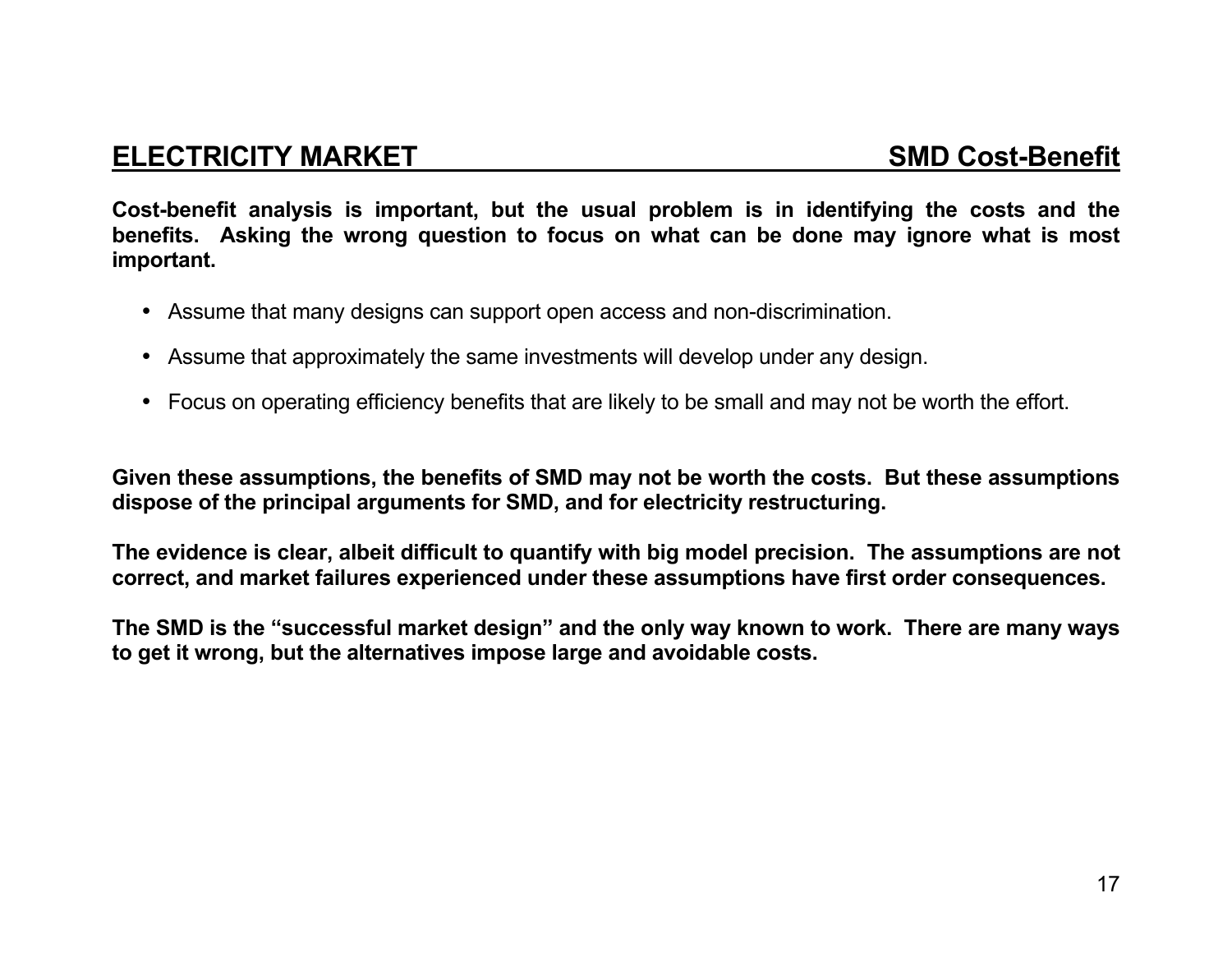### **Will Congress and the states support the SMD?**

Pressure on the FERC has been building

- Opposition from states in the Southeast and Northwest.
- FERC "White Paper" on the Wholesale Market Platform on April 28, 2003.
- Two days after the White Paper, Senate Energy Committee votes 13-10 to impose a two year moratorium on the Standard Market Design.
- Department of Energy simultaneously produces a cost-benefit study generally supportive of the SMD. The House energy bill contains no SMD prohibition.
- FERC then announces it will wait until it sees the outcome of the energy bill, but continues with regional hearings on the wholesale market platform.
- To obtain unanimous consent and go to conference, Senator Shelby received a commitment to delay SMD for years. This would "cripple" FERC. (FERC Chair Pat Wood, September 15, 2003)
- Will the failure analysis of Blackout 2003 focus on the right questions? Make things better or worse?

Will Congress avoid the "separation fallacy"? Will FERC be able to follow through? Or will the country endure a further long period of expensive experimentation with accidents waiting to happen?